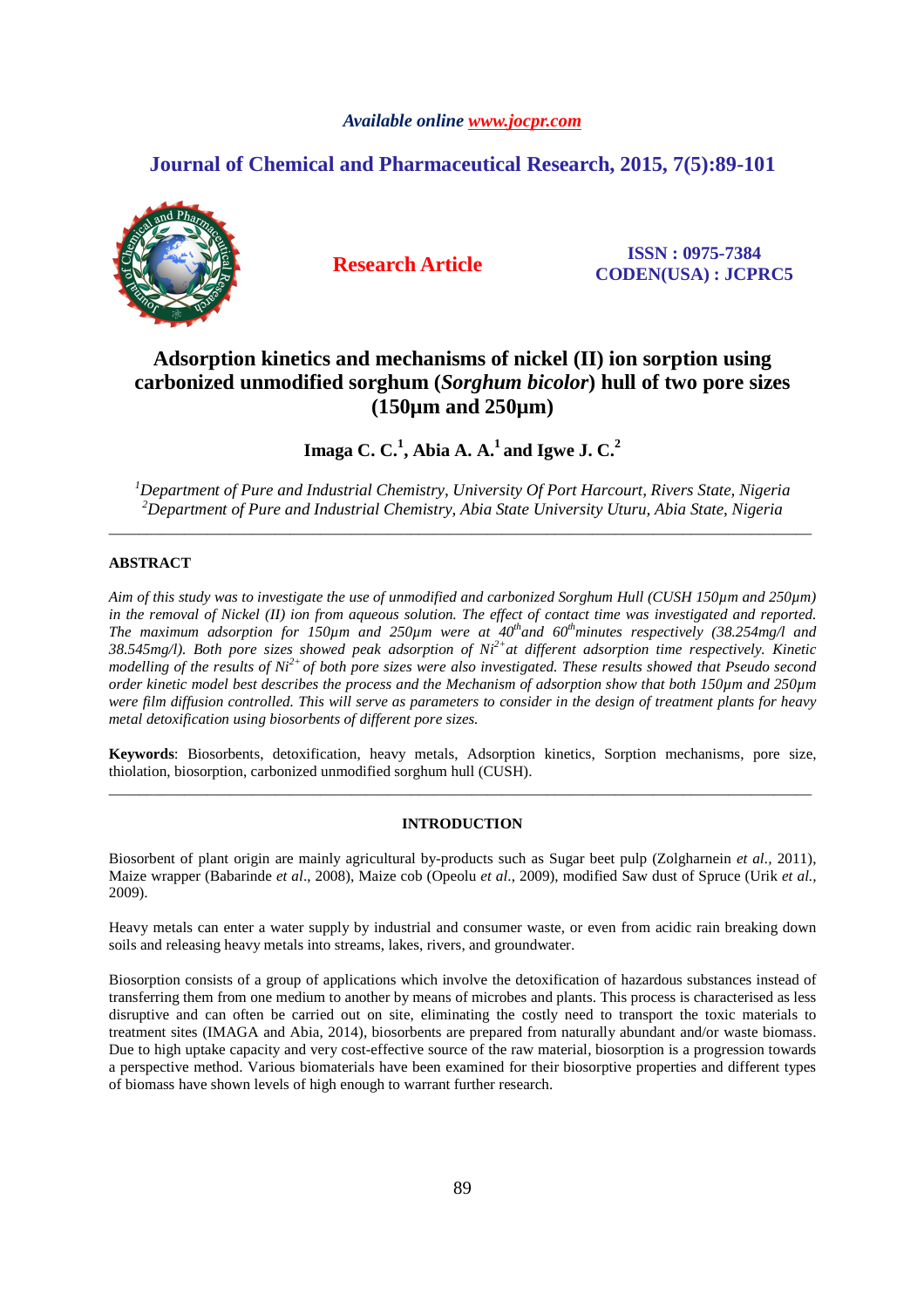#### **Nickel**

It is found in all soils and is emitted from volcanoes. Pure nickel is a hard, silvery-white metal that is combined with other metals to form alloys. Some of the metals that nickel can be alloyed with are iron, copper, chromium, and zinc. These alloys are used in the making of metal coins and jewelry and in industry for making metal items. Nickel and its compounds have no characteristic odor or taste. Nickel is required to maintain health in animals. A small amount of nickel is probably essential for humans, although a lack of nickel has not been found to affect the health of humans Nickel compounds are also used for nickel plating, to color ceramics, to make some batteries, and as catalysts that increase the rate of chemical reactions. Major sources of exposure are: tobacco smoke, auto exhaust, fertilizers, superphosphate, food processing, hydrogenated-fats-oils, industrial waste, stainless steel cookware, testing of nuclear devices, tobacco smoke, baking powder, combustion of fuel oil, dental work and bridges. Acute toxic effects occur in two stages, immediate and delayed. Headache, dizziness, shortness of breath, vomiting, and nausea are the initial symptoms of overexposure; the delayed effects (10 to 36 h) consist of chest pain, coughing, shortness of breath, bluish discoloration of the skin, and in severe cases, delirium, convulsions, and death.

*\_\_\_\_\_\_\_\_\_\_\_\_\_\_\_\_\_\_\_\_\_\_\_\_\_\_\_\_\_\_\_\_\_\_\_\_\_\_\_\_\_\_\_\_\_\_\_\_\_\_\_\_\_\_\_\_\_\_\_\_\_\_\_\_\_\_\_\_\_\_\_\_\_\_\_\_\_\_*

Sorption kinetics describes the solute uptake rate and evidently this rate controls the residence time of adsorbate at the solid-liquid interface. Studies on the kinetics of metal sorption by various adsorbents are of importance for designing an adsorption system. The rate at which sorption takes place is of utmost importance when designing batch sorption systems. Consequently, it is important to establish the time dependence of such systems for various processes (Imaga C. *et al*., 2014). The results from such studies provide information on the minimum time required for considerable adsorption to take place and information on diffusion control mechanism between metal ions as they move towards the adsorbent surface.

In this study, Sorghum Hull*(sorghum bicolor)* was used as biosorbent in the removal of heavy metal  $Ni^{2+}$ from aqueous solution in a batch sorption system. The effects of contact time, mechanisms and sorption kinetics of the carbonised and Mercapto-acetic acid modification and Particle size will be investigated.

# **EXPERIMENTAL SECTION**

### **2.1 Materials**

The Sorghum Hulls (*Sorghum bicolor*) were sourced from a brewery (Consolidated Breweries plc, Imo State, Nigeria). The material Sorghum hull was later abbreviated as 'SH'. All reagents used were analytical grades purchased and used without further purification.

## **3.0Methods**

# **3.1Adsorbent Preparation**

The Sorghum Hulls were washed and air dried in preparation for the adsorption analysis. The air dried Sorghum Hulls were crushed with a manual blender to smaller particles and sieve analysis was performed using the mechanical sieve screen to obtain final sample sizes of 150µm and 250µm.

### **3.2Activation of Sorghum Hulls**

The screened fine Sorghum Hulls powder was further soaked in excess of 3.0M HNO<sub>3</sub> solution for 24 hours. It was then filtered through a Whatman No.41 Filter paper and rinsed with deionised water.

The rinsed Sorghum Hulls were later air dried for 24 hours. The treatment of the biomass with  $3.0M$  HNO<sub>3</sub> solution aids the removal of any debris or soluble biomolecules that might interact with metal ions during sorption. This process is called chemical activation of the Sorghum Hulls.

#### **3.2.1 Carbonisation of Sorghum Hulls**

The process was carried out using a Muffle furnace(Carbolite Sheffield, England, LMF4) which allowed limited supply of air. The carbonization took place at  $250^{\circ}$ C for one hour after which the charred products were allowed to cool to room temperature.

# **3.2.2Preparation of Adsorbate Solutions for Sorption Studies**

A stock solution of 1000ppm of the metal Nickel was prepared from Nickel Acetate ( $C_4H_6NiO_4$  or Ni $(C_2H_3O_2)_{2}$ ; assay 99% (BDH laboratory reagent). Thereafter, serial dilution was carried out on the stock solution to obtain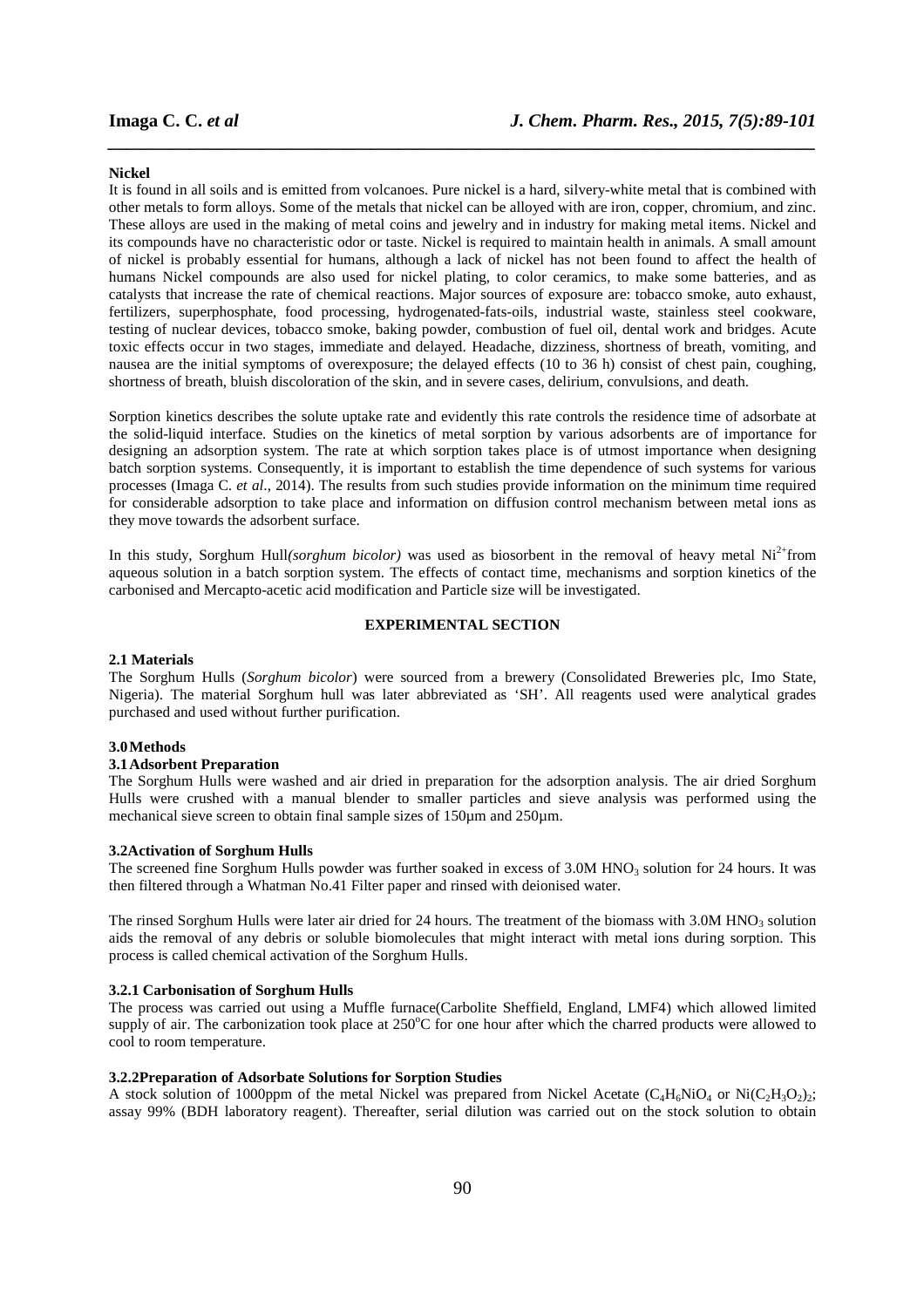working solution of 60 ppm of the metal ion. The concentration of the standard was confirmed using an Atomic Adsorption Spectrophotometer .The pH of the solution was kept at 7.0.

*\_\_\_\_\_\_\_\_\_\_\_\_\_\_\_\_\_\_\_\_\_\_\_\_\_\_\_\_\_\_\_\_\_\_\_\_\_\_\_\_\_\_\_\_\_\_\_\_\_\_\_\_\_\_\_\_\_\_\_\_\_\_\_\_\_\_\_\_\_\_\_\_\_\_\_\_\_\_*

#### **3.2.3Sorption Studies at Different Contact Time**

Kinetics of sorption studies were carried out according to the method described by Imaga C. *etal*., 2014. Kinetics of sorption for  $Ni^{2+}$  was carried out for each adsorbent (CUSH 150 $\mu$ m and 250 $\mu$ m) at pH of 7.0 and temperature of  $28^{\circ}C$  (301K).30cm<sup>3</sup> of standard solution of the metal, initial concentration of 60mg/l was transferred into various 250cm<sup>3</sup> Erlenmeyer flask and labelled. Then 0.2g of each adsorbent CUSH 150µm and 250µm was transferred into the different flasks and agitated in a shaker for different contact times (20, 40, 60, 80 and100 minutes). After each agitation time, the content of the flask was then filtered using Whatman No.41 filter paper. The residual concentration of metal ions in 20cm<sup>3</sup> of the filtrate of each metal solution was determined using Atomic Adsorption Spectrophotometer (AAS) (GBC SCIENTIFIC AVANTA PM AAS A.C.N 005472686 manufactured by GBC Scientific equipment Pty Ltd. Dandenong Victoria Australia.). The adsorbed concentration was then calculated by difference. Glass wares and plastic wares were washed with deionized water and rinsed to eliminate errors (Imaga C. *et al*., 2014).

# **RESULTS AND DISCUSSION**

#### **4.1 Effect of Contact Time on Amount of Metal Ion Adsorbed**

The amount of metal adsorbed by an adsorbent at a particular time is one of the factors governing the efficiency of adsorption. The amount of  $Ni^{2+}$  adsorbed by the adsorbents CUSH 150 $\mu$ m and 250 $\mu$ m as a function of time is presented in table 1. The variation in the amount of the metal ion adsorbed by the adsorbents is shown in figure1.

**TABLE 1: Effect of contact time on amount of metal ion concentration adsorbed for CUSH 150µm and 250µm**

| <b>CONTACT TIME(MINS)</b> | Amount of Metal ion concentration adsorbed |                                       |
|---------------------------|--------------------------------------------|---------------------------------------|
|                           | 150 <sub>um</sub>                          | $\mathrm{Ni}^{2+}$<br>$250 \text{µm}$ |
|                           | 37.859                                     | 38.293                                |
|                           | 38.254                                     | 37.726                                |
| 60                        | 37.604                                     | 38.545                                |
|                           | 38.208                                     | 38.438                                |
|                           | 37.854                                     | 37.982                                |



**Fig 1: Graph of Amount Adsorbed versus Contact Time for Ni2+ (CUSH 150µm and 250µm)** 

The maximum adsorption time for 150 $\mu$ m and 250 $\mu$ m were at 40<sup>th</sup> and 60<sup>th</sup> minutes(38.254mg/l and 38.545mg/l), respectively. The rate of adsorption in 250 $\mu$ m occurred faster (20<sup>th</sup>, 60<sup>th</sup>, 80<sup>th</sup>and 100<sup>th</sup>minutes) [38.293, 38.545,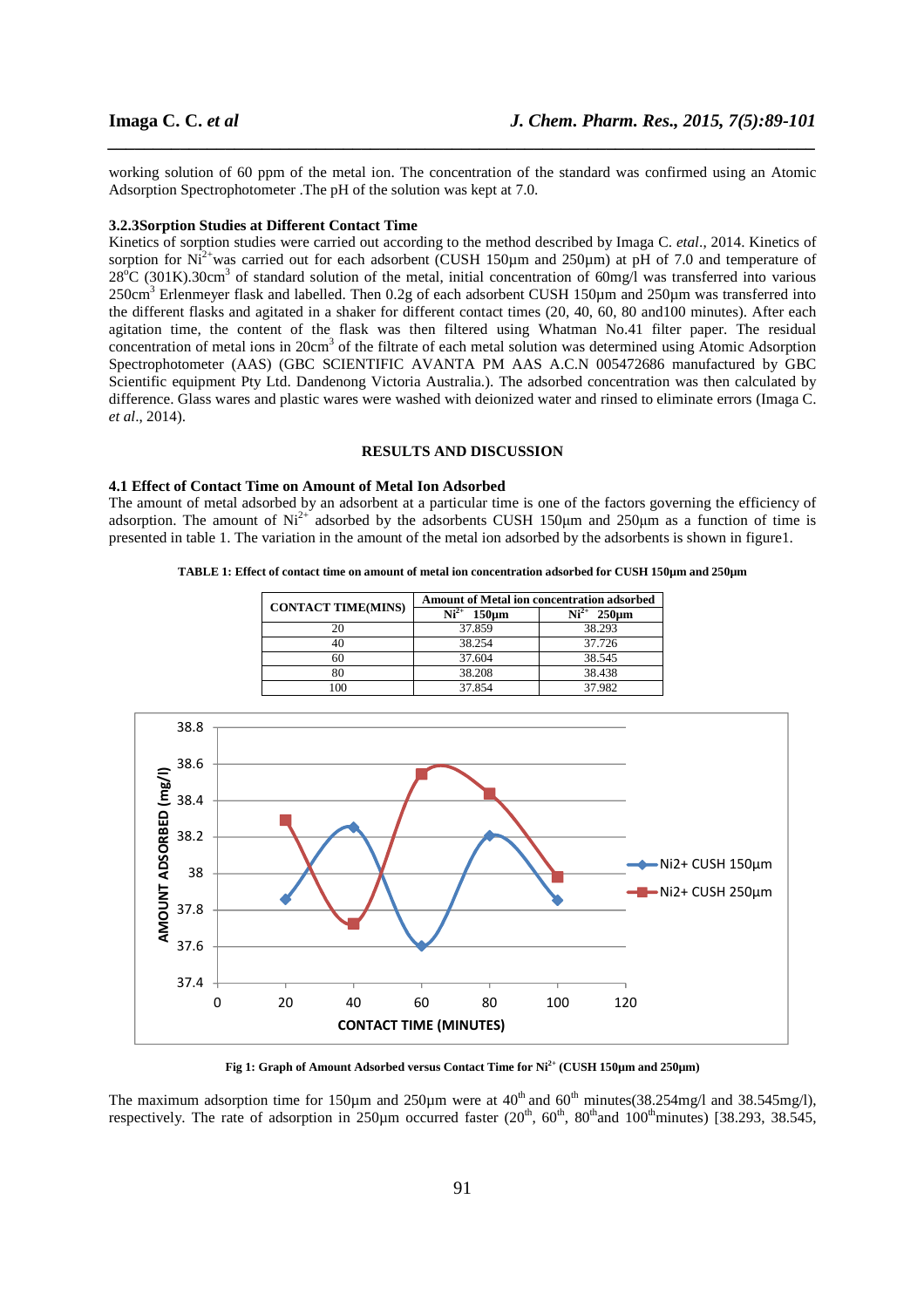[6]

38.438 and 37.982]mg/l than in 150 $\mu$ mexcept in the 40<sup>th</sup> minute where the adsorption of Ni<sup>2+</sup> was higher in 150 $\mu$ m than in 250µm.This could be attributed to the non-chemical modification of the two pore sizes of the adsorbent.

*\_\_\_\_\_\_\_\_\_\_\_\_\_\_\_\_\_\_\_\_\_\_\_\_\_\_\_\_\_\_\_\_\_\_\_\_\_\_\_\_\_\_\_\_\_\_\_\_\_\_\_\_\_\_\_\_\_\_\_\_\_\_\_\_\_\_\_\_\_\_\_\_\_\_\_\_\_\_*

### **4.2 Kinetic Modelling**

Quantification of the changes in sorption of metals with time requires the use of appropriate kinetic model. The kinetic models Pseudo first and Second order and Elovich models were employed to investigate the kinetics of sorption of the divalent metal ion by the adsorbents.

### **4.2.1 Pseudo-First Order Model**

| The pseudo-first order adsorption kinetic rate equation is expressed as: |  |
|--------------------------------------------------------------------------|--|
| $\ln(q_e - q_t) = \ln q_e - K_1 t$                                       |  |
|                                                                          |  |

Where,

 $q_e$  is the equilibrium biosorption capacity in mg/g  $q_t$  is the sorption capacity at any time, t in mg/g  $K_1$  is the pseudo-first order rate constant in  $gmg^{-1}$ .min<sup>-1</sup>

The plot of the pseudo- first order is not shown as the data could not be generated because pseudo-first order did not give any measure of fit to the kinetic data.

#### **4.2.2 Pseudo-Second Order Model**

| The pseudo-second order adsorption kinetic rate equation is expressed as: |  |
|---------------------------------------------------------------------------|--|
| $\frac{dqt}{dt} = K_2(q_e - q_t)^2$                                       |  |
|                                                                           |  |

Where

 $K_2$  (g/mg/min) is the rate constant of pseudo-second order adsorption.  $q_e$  and  $q_t$  (mg/g) respectively, are the sorption capacity at equilibrium and at time t.

For the boundary conditions t=0 to t=t and  $q_t = q_t$ , the integrated form of the above equation becomes:  $\mathbf{1}$  $\frac{1}{q_e-q_t}=\frac{1}{q_e}$ q<sub>e</sub>  $+kt$  (3)

This is the integrated rate law for a pseudo-second order reaction. The rate equation can be rearranged to obtain;  $\sim$ t  $[4]$ 

$$
q_t - \frac{1}{k_2 q_e^2} + t/q_e
$$

This has a linear form; t  $\mathbf{1}$ 

$$
\frac{c}{q_t} = \frac{1}{k_2 q_e^2} + 1/q_e t \tag{5}
$$

Where h<sub>o</sub>can be regarded as the initial rate as  $(t/qt) \rightarrow 0$  hence h<sub>o</sub>(mg/g/min)  $h_o = K_2 q_e^2$ 

The equation becomes  
\n
$$
\frac{t}{q_t} = \frac{1}{h_o} + 1/q_e(t)
$$
\n[7]

A plot of t/qt versus t gives a linear relationship from which  $q_e$  and  $K_2$  can be determined from the slope and intercept of the plot, respectively (C. Theivarasu *et.al*., 2010)**.** 

The pseudo-second order rate equation was tested for the sorption of  $Ni^{2+}$  ion on CUSH 150µm and 250µm, respectively. Table 2, presents data for the pseudo-second order constants. The variation oft/qt with time from the pseudo-order equation fits the adsorption of the metal ion by the adsorbents is shown in figures 2 and 3.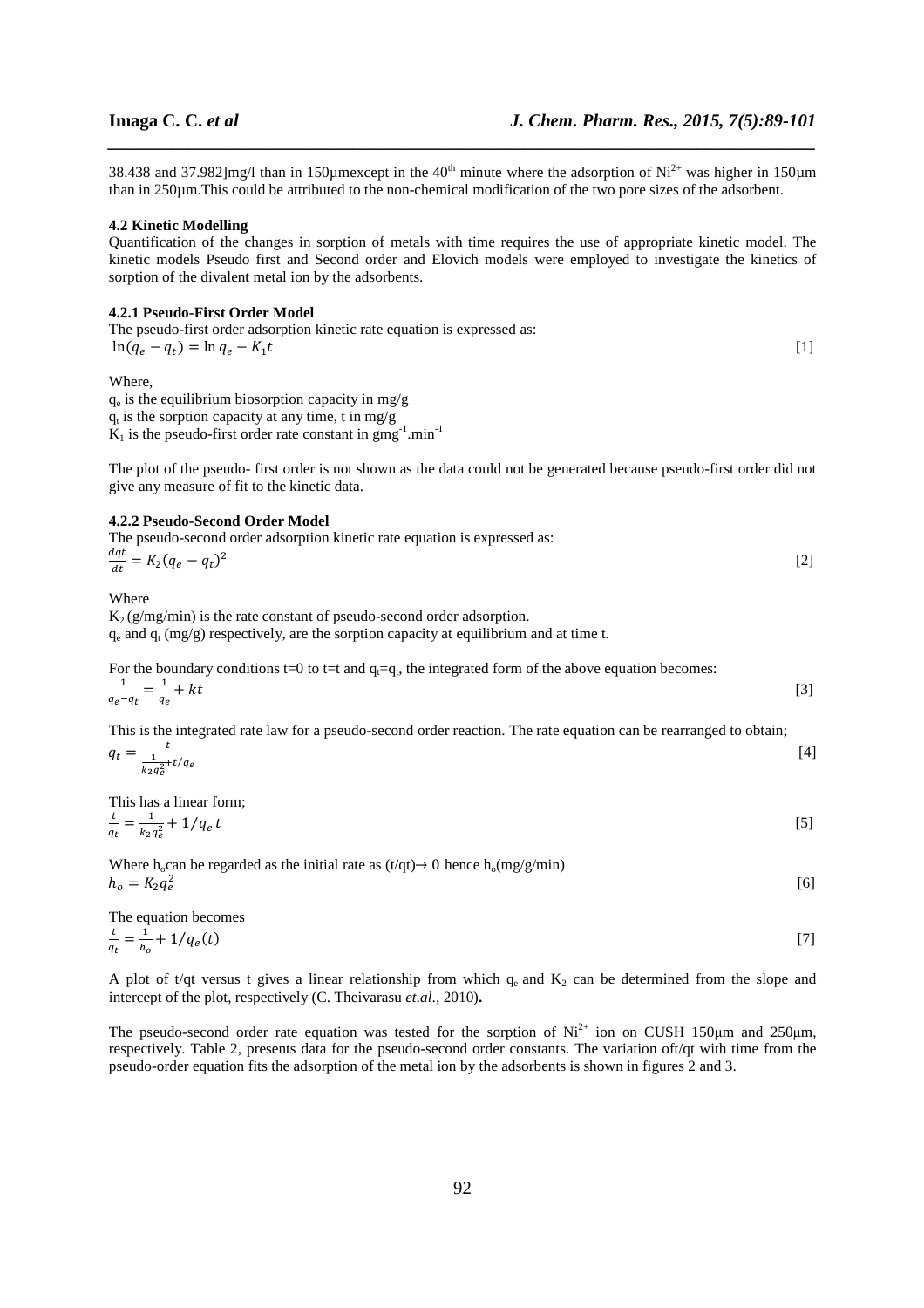| <b>CONSTANTS</b>         | Nickel $(II)$ ion |            |
|--------------------------|-------------------|------------|
|                          | CUSH 150um        | CUSH 250um |
| R٠                       | 0.9998            | 0.9997     |
| $K_2(gmg^{-1}min^{-1})$  | 2.972             | 2.244      |
| $h_0(mgg^{-1}min^{-1})$  | 96.154            | 73.529     |
| $q_e(m\varrho\varrho^-)$ | 5.688             | 5.724      |

*\_\_\_\_\_\_\_\_\_\_\_\_\_\_\_\_\_\_\_\_\_\_\_\_\_\_\_\_\_\_\_\_\_\_\_\_\_\_\_\_\_\_\_\_\_\_\_\_\_\_\_\_\_\_\_\_\_\_\_\_\_\_\_\_\_\_\_\_\_\_\_\_\_\_\_\_\_\_* **Table 2: Pseudo Second Order constants for CUSH 150µm and 250µm** 

The results obtained show a highly significant linear relationship of the sorbed ion by the various adsorbents. The correlation coefficient  $(R^2)$  values are high(0.9998and 0.9997) showing that pseudo second order model gave the best fit and describes the adsorption of the Nickel(II) ion of the two adsorbents.



**Fig 2 Pseudo Second Order Isotherm Model of Ni2+ CUSH 150µm** 



**Fig 3 Pseudo Second Order Isotherm Model of Ni2+ CUSH 250µm** 

### **4.2.3 Elovich Isotherm Model**

Elovich model equation was also used successfully to describe thesecond order kinetic assuming that the actual solid surfaces are energetically heterogeneous, but the equation does not propose any definite mechanism for adsorbate–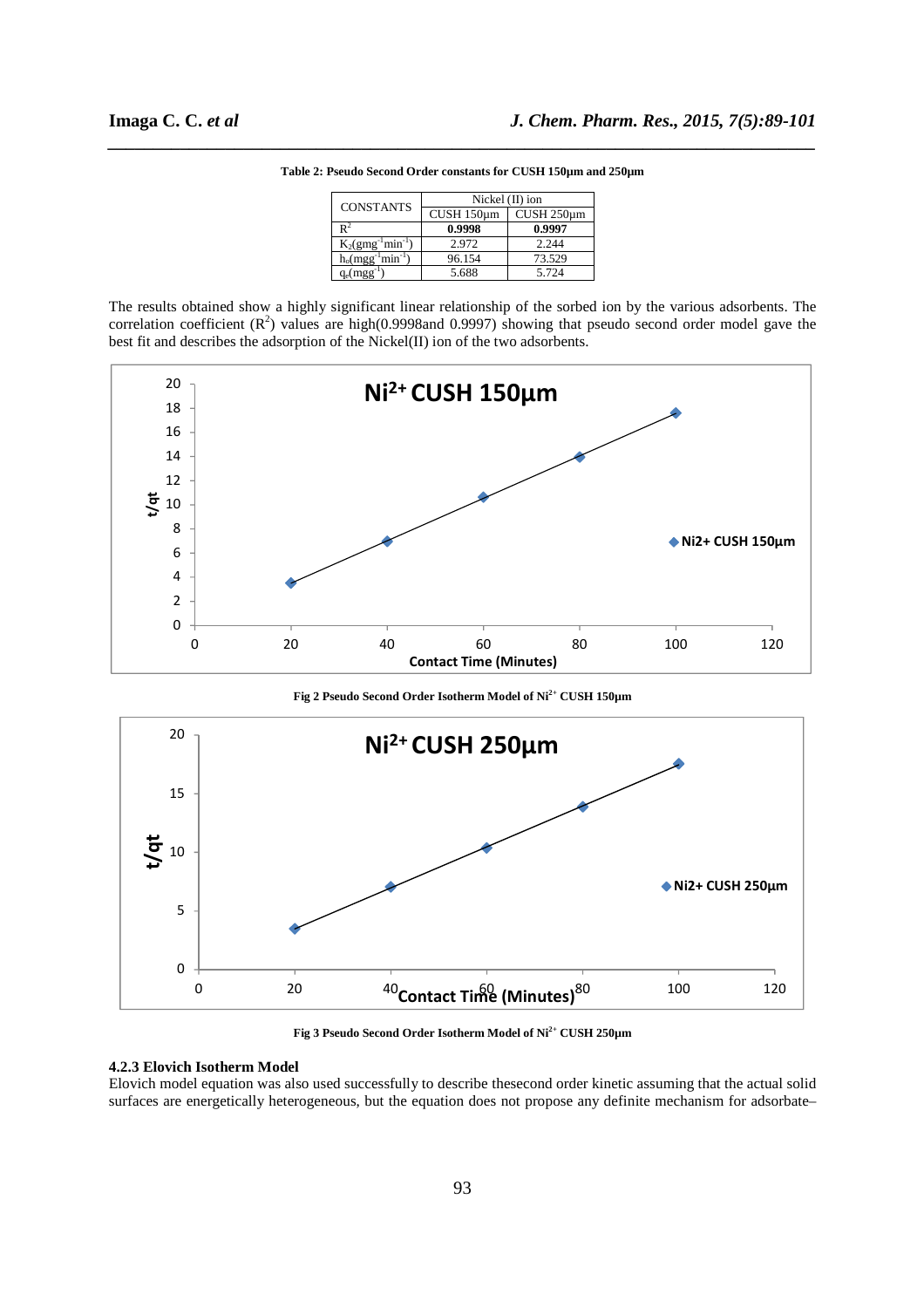adsorbent. It has extensively been accepted that the chemisorption process can be described by this semi-empirical equation given below. The linear form of this equation is given by (S. M. Yakout and E. Elsherif, 2010):  $q_t=\frac{1}{\beta}$  $\frac{1}{\beta}ln(\alpha\beta) + \frac{1}{\beta}$  $_{\beta}$  $Int$  (8)

*\_\_\_\_\_\_\_\_\_\_\_\_\_\_\_\_\_\_\_\_\_\_\_\_\_\_\_\_\_\_\_\_\_\_\_\_\_\_\_\_\_\_\_\_\_\_\_\_\_\_\_\_\_\_\_\_\_\_\_\_\_\_\_\_\_\_\_\_\_\_\_\_\_\_\_\_\_\_*

Wherea is the initial adsorption rate (mg/g min), and the parameter  $\beta$  is related to the extent of surface coverage and activation energy for chemisorption (g/mg).The Elovich coefficients could be computed from the plots qt versus ln t. The initial adsorption rate, α, and desorption constant, β, were calculated from the intercept and slope of the straightline plots of qt against lnt. Table 3 lists the kinetic constants obtained from the Elovich equation. It will be seen that applicability of the simple Elovich equation for the present kinetic data indicates that the Elovich equation was unable to describe properly the kinetics of the metal ion on the adsorbents of the two pore sizes. The value of  $\alpha$ and  $\beta$ varied as a function of the solution temperature. Also, the experimental data did not give a good correlation for these results.

#### **Table 3: Calculated values of Elovich isotherm model constants of adsorbents 150µm and 250µm**



#### **Fig 4 Elovich Isotherm Model of Ni2+ CUSH 150µm**



**Fig 5 Elovich Isotherm Model of Ni2+ CUSH 250µm** 

### **4.3 Adsorption Mechanisms**

#### **4.3.1 Liquid Film Diffusivity Model**

The kinetics of adsorption of metal ions on various adsorbents may be controlled by several independent processes such as bulk diffusion, external mass transfer, film diffusion, chemical reaction, and intra particle diffusion. Itodo et al., (2010) used the linear driving force concept and developed a simple relationship: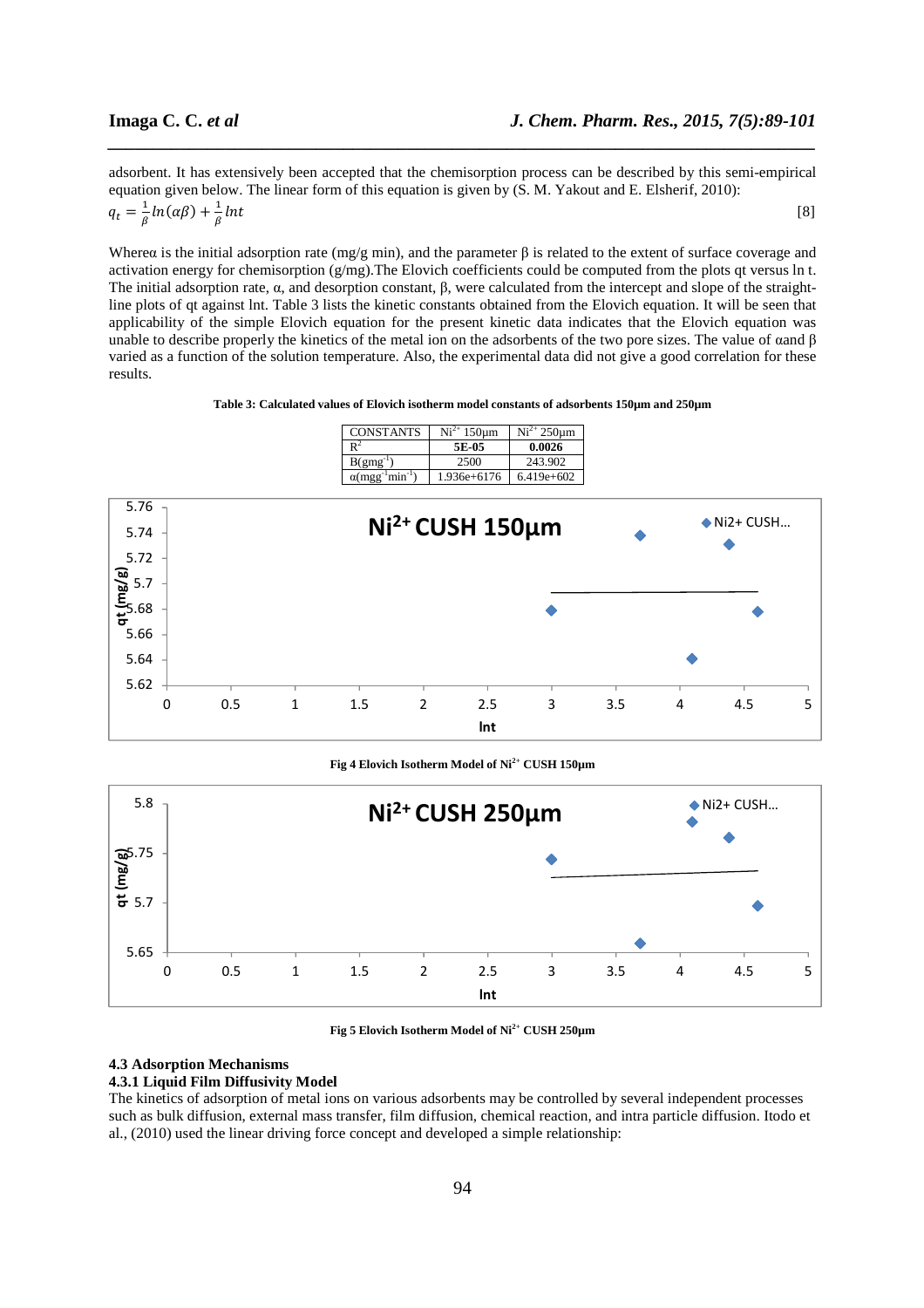## ln  $(1 - \alpha_e) = -K_p t + D_F$  [9]

Here  $\alpha_e = q_e/q_e$  is the fractional attainment of equilibrium and  $K_p$  is the rate constant.

A plot of ln  $(1-a_e)$  versus time (t) yields the K<sub>P</sub> the rate constant  $(min^{-1})$  as the slope of the graph and a dimensionless constant  $D_F$  as intercept. If a plot of ln (1-  $\alpha_e$ ) against t is a straight line, then adsorption is controlled by particle diffusion and the diffusion of the metal ions to the adsorbent surface is independent of the initial concentration of the metal ions, if it is not a straight line, then it indicates that the sorption process is controlled by film- diffusion. The fractional attainment at equilibrium is the ratio of the amounts of sorbate removed from solution after a certain time to that removed when sorption equilibrium is attained. It would definitely be expected that factors such as the number of reactive sites on the substrate and the bulkiness of the substrate would affect the rate of sorption. However, a great deal of information is gotten from the fractional attainment of equilibrium. The rate of attainment of equilibrium may be either film diffusion controlled or particle-diffusion controlled, even though this two different mechanism cannot be sharply demarcated (Itodo *et. al*., 2010).

*\_\_\_\_\_\_\_\_\_\_\_\_\_\_\_\_\_\_\_\_\_\_\_\_\_\_\_\_\_\_\_\_\_\_\_\_\_\_\_\_\_\_\_\_\_\_\_\_\_\_\_\_\_\_\_\_\_\_\_\_\_\_\_\_\_\_\_\_\_\_\_\_\_\_\_\_\_\_*





**Fig 7 Liquid Film Diffusivity Model for CUSH 150µm** 

The  $R^2$  value of Ni<sup>2+</sup> 150 $\mu$ m and 250 $\mu$ m suggests that the diffusivity model does not entirely support the adsorption of Ni<sup>2+</sup> using the adsorbent and its two pore sizes. The diffusion rate constant  $K_p$  and the linear driving force  $D_F$ (diffusion parameter) obtained from the slope and intercepts of the plots are presented in table 4.A look at figures 6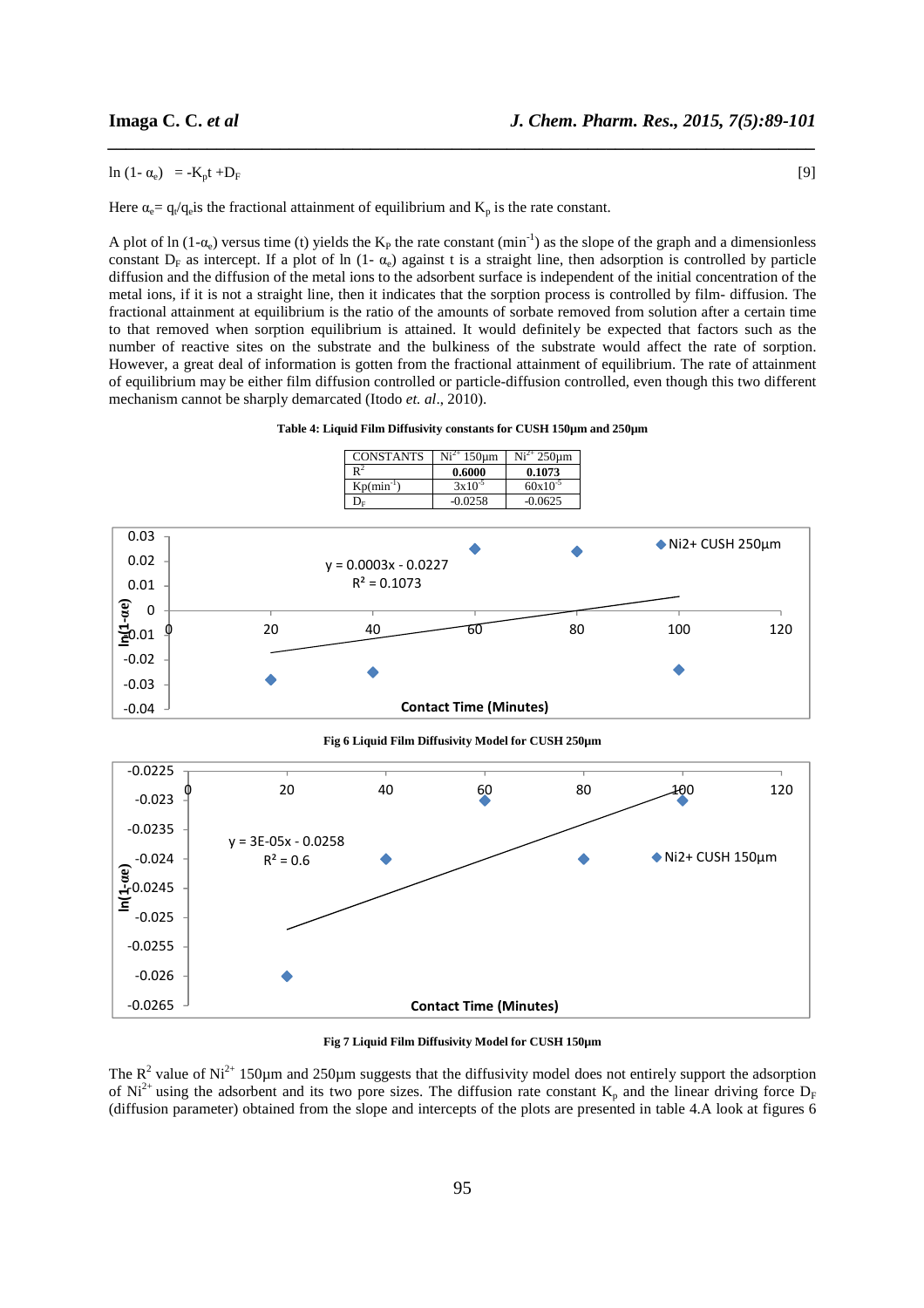and 7 shows that  $Ni^{2+150\mu m}$  and 250 $\mu$ m is not a straight line describing  $Ni^{2+150\mu m}$  and 250 $\mu$ mas film diffusion controlled since the plotted graph is non- linear.

*\_\_\_\_\_\_\_\_\_\_\_\_\_\_\_\_\_\_\_\_\_\_\_\_\_\_\_\_\_\_\_\_\_\_\_\_\_\_\_\_\_\_\_\_\_\_\_\_\_\_\_\_\_\_\_\_\_\_\_\_\_\_\_\_\_\_\_\_\_\_\_\_\_\_\_\_\_\_*

Consequently, in an adsorption process, the metal ions from the bulk solution should move through the thin liquid film surrounding the adsorbent. The thin film may produce a diffusion barrier for the metal ion to penetrate before they arrive at the binding sites on the adsorbent. This suggests that the metal ion must overcome this film barrier to be adsorbed at the sites on the adsorbent. This mechanism is consistent with the fact that the rate of diffusion of the metal ion also affects adsorption rate. This conclusion was also arrived at by Abia and Asuquo (2005) in their study onPb<sup>2+</sup>, Ni<sup>2+</sup>, Cd<sup>2+</sup> and Cr<sup>3+</sup>with oil palm fibre.

#### **4.3.2 Mass Transfer Model**

3.07

**ln (Co-Ct)**

The mass transfer kinetic model is generally expressed as (Abia *et al*., 2006)  $C_o - C_t = Dexp(K_o t)$  $\int_{0}^{t}$  (10)

Where,  $C<sub>o</sub>$  is the initial metal ion concentration (mg/l)  $C_t$  is the metal ion concentration at time t in mg/l T is the shaking time in minutes D is the fitting diameter  $K<sub>o</sub>$  is a constant which is the mass transfer adsorption coefficient

A linearized form of the equation is written thus:  $\ln(C_o - C_t) = \ln D + K_o t[11]$ 

If the sorption of the metal ion is depicted by the mass transfer model, then the plot of  $\ln (C_0-C_t)$  versus time should give a linear relationship from where lnD and  $K_0$  can be determined from the intercept and slope of the plot, respectively.

#### **Table 5: Mass Transfer Constants for CUSH 150µm and 250µm**



0 20 40 60 80 100 120 **Time (minutes)**

**Fig 8 Mass Transfer Model of Ni2+ CUSH 150µm**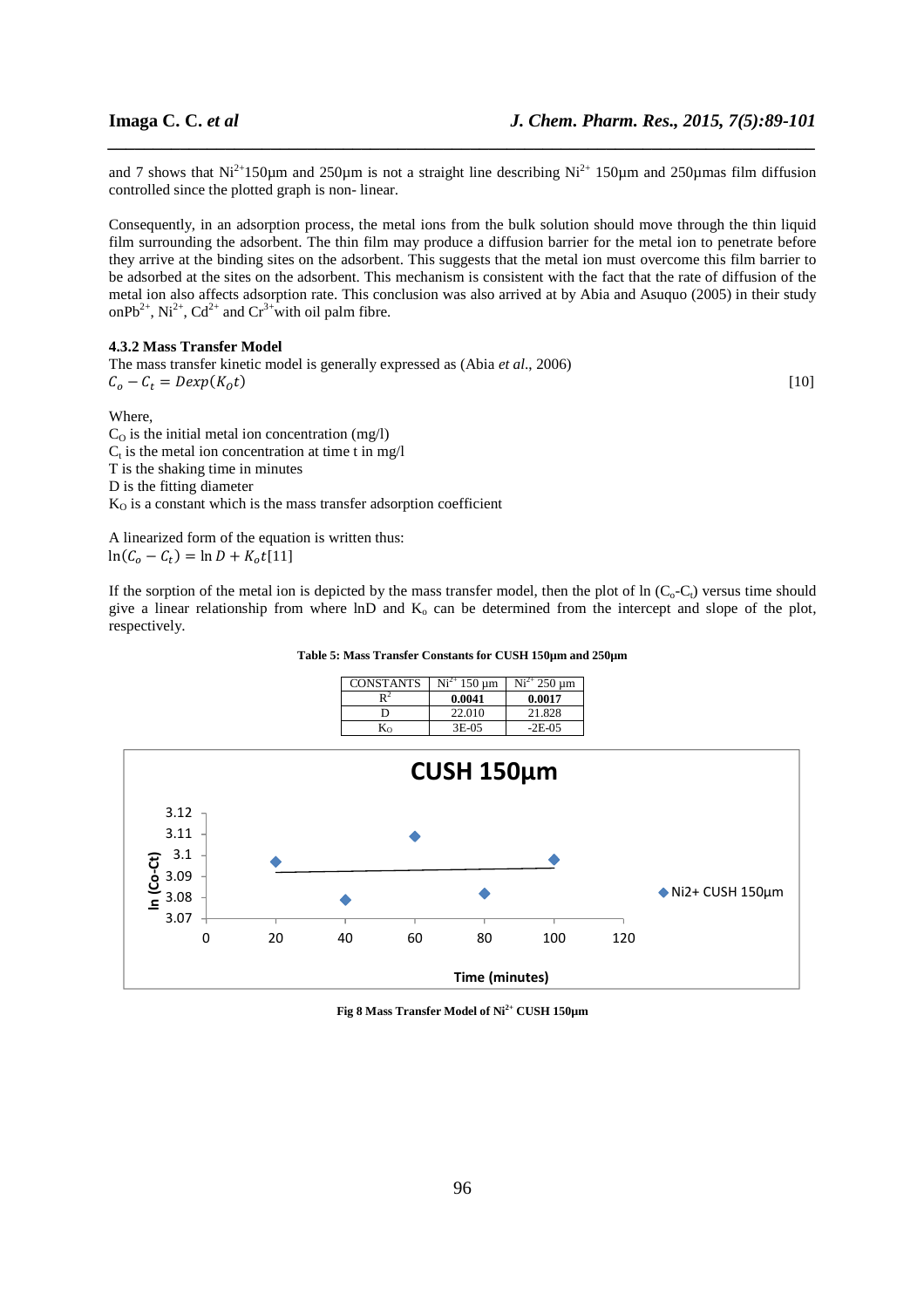

**Fig 9Mass Transfer Model of Ni2+ CUSH 250µm** 

From the results, the low  $R^2$  values suggest that the mass transfer diffusivity model does not support the adsorption of the metal ions using the adsorbent with its two pore sizes. Mass transfer is the movement of chemical species in a fluid mixture caused by some forms of driving force. There are two main mechanisms of mass transfer: diffusion and mass transport by convection (Aikpokpodion Paul E. *et al*., 2013). These mechanisms (diffusion and mass transport by convection) were not supported suggesting that mass transfer model does not favour the sorption of  $Ni^{2+}$ . The diffusion rate constant  $K_0$  and D(fitting parameter) obtained from the slope and intercepts of the plots are presented in table 5. A look at figures 8 and 9 shows that the plots are not very linear; suggesting that the sorption process is not diffusion and mass transport by convection controlled. The low  $R<sup>2</sup>$  values confirm this. Hence, diffusivity model parameters were then used as film-diffusion controlled. Aikpokpodion Paul E. *et al*., 2013 stated that the rate of diffusion of ions between soil solution and soil surfaces is generally low due to molecular collisions that give rise to extremely strong hindrance to the movement of molecules.

#### **4.3.3 Intra Particle Diffusivity Model**

Intra particle diffusivity equation for description of sorption kinetics was explored using the intra-particle diffusivity model given below (Hassan Zavvar *et al*., 2012):

$$
q_t = k_{id}t^{1/2} + C \tag{12}
$$

Where,

 $k_{id}$  is the rate of sorption controlled by intra particle diffusivity (mgg<sup>-1</sup>min<sup>-1(1/2)</sup>) C depicts the boundary layer thickness.

This model predicts that the plot of  $q_t$  versus  $t^{1/2}$  should be linear with  $k_{id}$  and C as slope and intercept respectively if intra particle diffusivity is involved in the sorption process. Intra particle diffusivity is the rate controlling step if the line passes through the origin.

| <b>CONSTANTS</b>                | $150 \text{ µm}$      | $Ni2+ 250 \,\mu m$   |
|---------------------------------|-----------------------|----------------------|
|                                 | 0.0002                | 0.0029               |
| $K_{id}(mgg^{-1}min^{-1(1/2)})$ | $-1.8 \times 10^{-3}$ | $8.4 \times 10^{-3}$ |
|                                 | 37.969                | 38.134               |

**Table 6: Intra Particle Film Diffusivity Constants for CUSH 150µm and 250µm**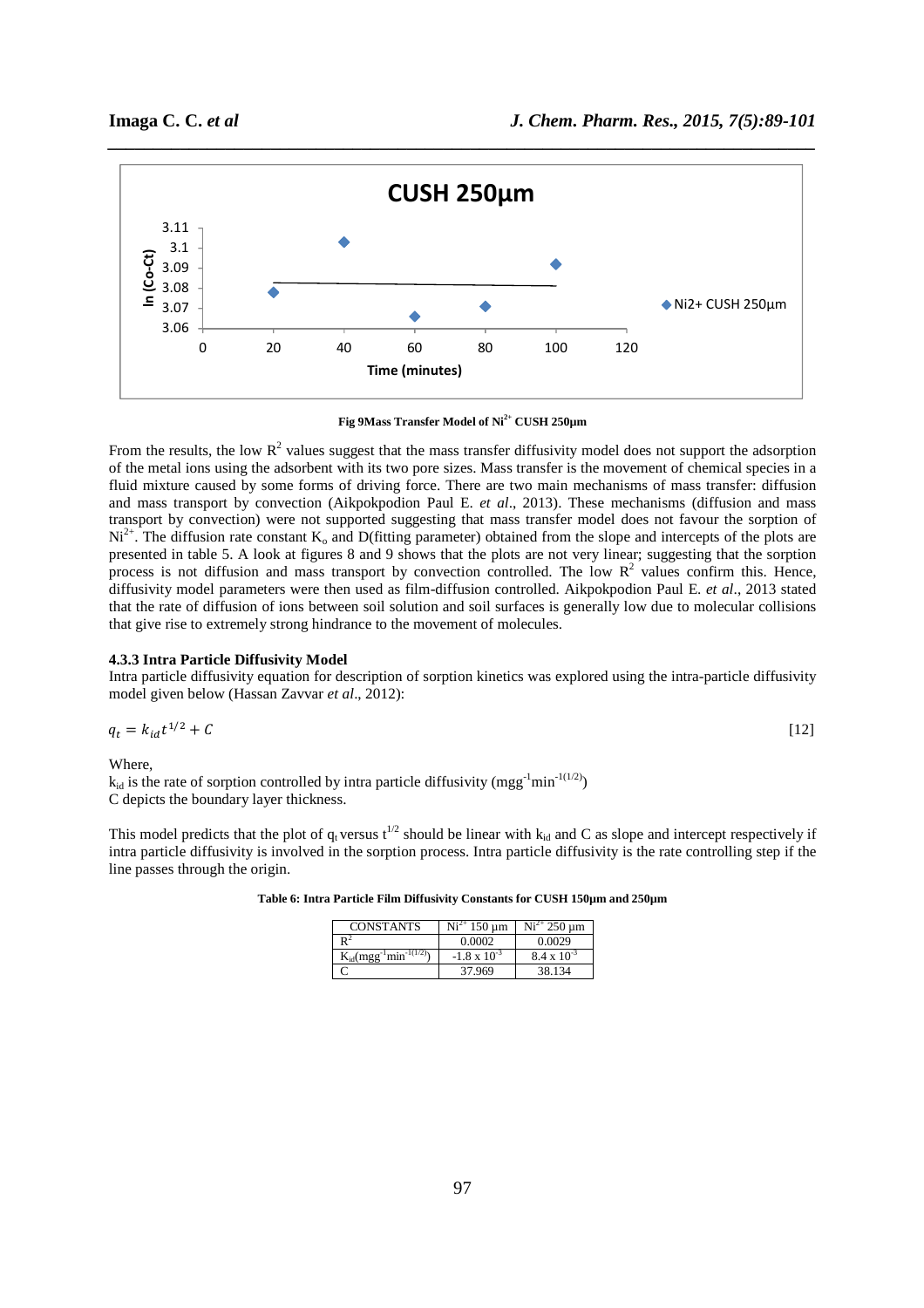

*\_\_\_\_\_\_\_\_\_\_\_\_\_\_\_\_\_\_\_\_\_\_\_\_\_\_\_\_\_\_\_\_\_\_\_\_\_\_\_\_\_\_\_\_\_\_\_\_\_\_\_\_\_\_\_\_\_\_\_\_\_\_\_\_\_\_\_\_\_\_\_\_\_\_\_\_\_\_*



**Fig 11Intra Particle Diffusivity Model for Ni2+ CUSH250µm** 

According to Itodo A.U *et al*., 2010, of the intraparticle diffusivity plot, the sorption mechanism assumes an intraparticle diffusivity model if the following conditions are met:

1. High  $R^2$  values to ascertain applicability

2. Straight line which passes through the origin for the plot area  $q_t$  versus  $t^{1/2}$ 

3.Intercept C< 0.

A validity test which deviates from 2 and 3 above shows that the mode of transport is affected by more than one process (Hameed, 2009).The intercept C values are very high (well above zero values).

Higher values of  $k_{id}$  illustrate an enhancement rate of adsorption, whereas, larger  $k_{id}$  values illustrate better adsorption which is related to improved bonding between adsorbate and adsorbent particles(Itodo A.U *et al*., 2010). From the assertion above, the values of  $k_{id}$  are relatively very low showing that there is no enhancement rate of adsorption which illustrates no adsorption and no better bonding between adsorbate and adsorbent particles.

From the results obtained in table 6, it shows that none of these conditions (1, 2 and 3) listed above were met suggesting that the intraparticle diffusivity model adsorption mechanism does not in any way favour the adsorption of  $Ni<sup>2+</sup>$  with the adsorbent of the two different pore sizes.

### **4.3.4 Intra Particle Diffusion Model**

The intraparticle diffusion model, according to (Akpokpodion Paul E. *et al., 2013) (*A.A. Abia *et al.,* 2007) is expressed as:  $R = K_{id}(t)a$  $\mathcal{L}_{id}(t)a$  [13]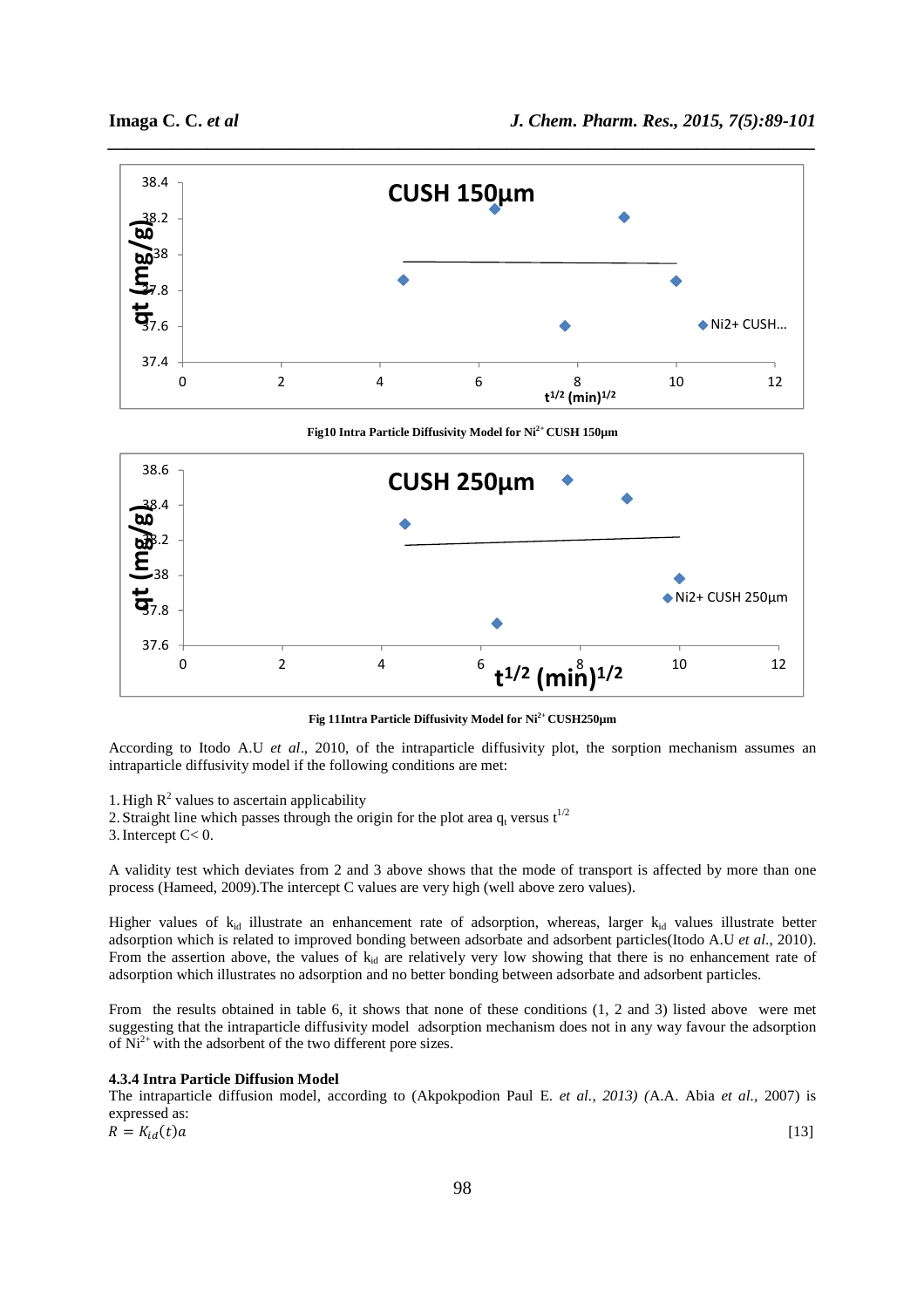Linearising the equation, becomes  $\log R = \log K_{id} + a \log t$  $\int_{t}^{t} a + a \log t$  [14]

Where,

**R** is the percent of metal ion adsorbed **t** is the contact time in minutes **a** is the slope on a logarithmic plot which depicts the adsorption mechanism

 $K_{id}$  is the intra particle diffusion rate constant which is taken as a rate factor, that is, percent of the sorbate adsorbed per unit time  $(mgg^{-1}min^{-1(1/2)})$ 

*\_\_\_\_\_\_\_\_\_\_\_\_\_\_\_\_\_\_\_\_\_\_\_\_\_\_\_\_\_\_\_\_\_\_\_\_\_\_\_\_\_\_\_\_\_\_\_\_\_\_\_\_\_\_\_\_\_\_\_\_\_\_\_\_\_\_\_\_\_\_\_\_\_\_\_\_\_\_*

If the sorption can be represented by the model, a plot of log R versus log t should yield a linear relationship with a slope **a** and an intercept **log Kid.** 

According to (Akpokpodion Paul E. *et al., 2013*),this model is based on the assumption that, diffusion into the interior pores of the soil particles from the soil solution controls the adsorption of  $Mg^{2+}$  onto the studied soils.



**Fig 12 Intra Particle Diffusion Model for Ni2+ CUSH 150µm** 





From the results obtained in table 7, it follows that  $R^2$ ,  $k_{id}$  and a values are low suggesting that the intraparticle diffusion model adsorption mechanism does not in any way favour the adsorption of Nickel(II) ion with the adsorbent of the two pore sizes. This means that the values of  $k_{id}$  being relatively very low shows that there is no enhancement rate of adsorption which illustrates no adsorption and no better bonding between sorbate and sorbent particles. Higher values of  $k_{id}$  illustrate an enhancement rate of adsorption, whereas, larger  $k_{id}$  values illustrate better adsorption which is related to improved bonding between sorbate and sorbent particles (Itodo A.U *et al*., 2010).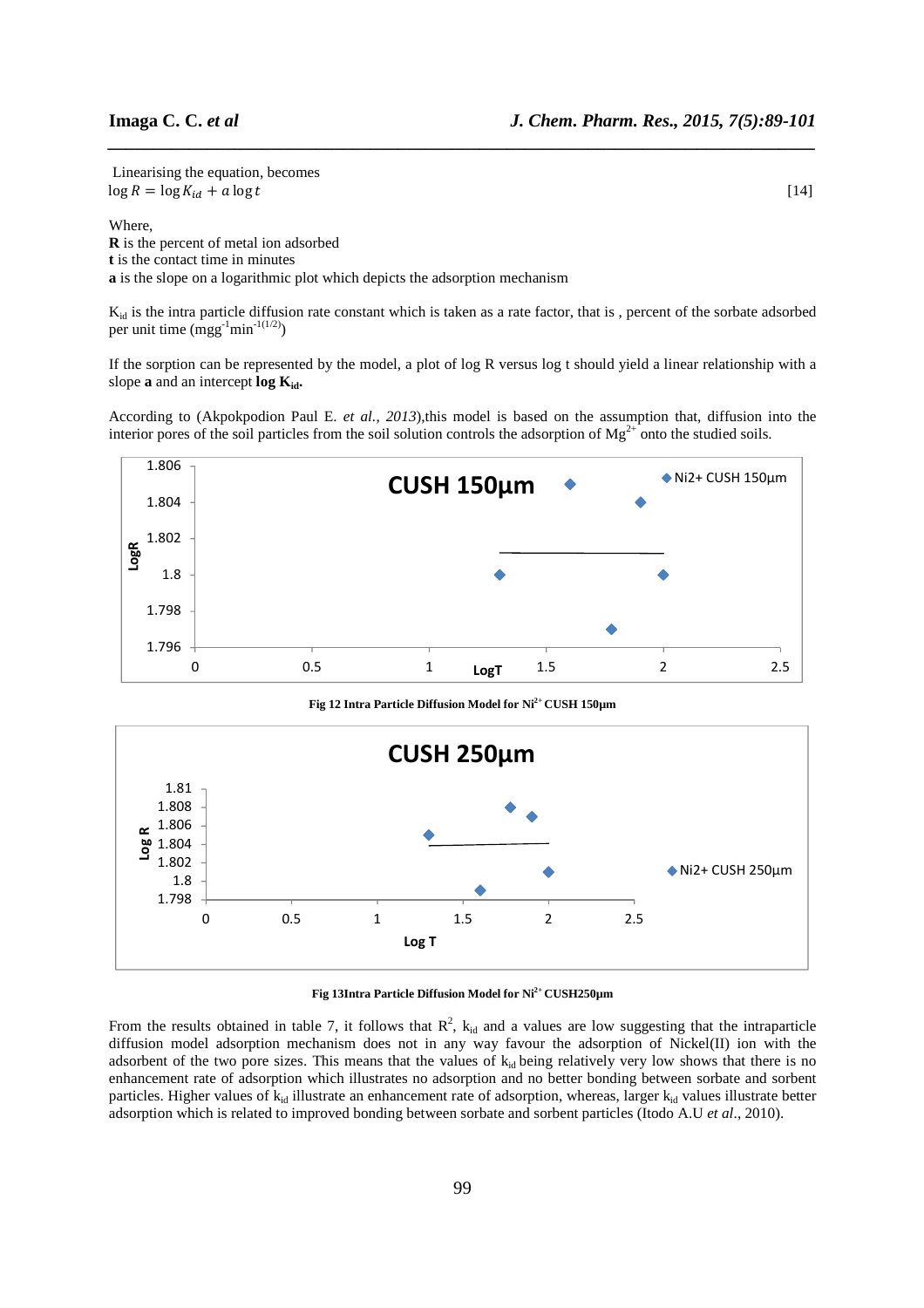| <b>CONSTANTS</b>                       | 150 um              | $Ni2+$<br>$250 \text{ µm}$ |
|----------------------------------------|---------------------|----------------------------|
|                                        | 1E-05               | 0.0092                     |
|                                        | $-4 \times 10^{-5}$ | $1.64 \times 10^{-2}$      |
| $K_{\text{id}}(mgg^{-1}min^{-1(1/2)})$ | 0.2556              | (1.2441)                   |

# *\_\_\_\_\_\_\_\_\_\_\_\_\_\_\_\_\_\_\_\_\_\_\_\_\_\_\_\_\_\_\_\_\_\_\_\_\_\_\_\_\_\_\_\_\_\_\_\_\_\_\_\_\_\_\_\_\_\_\_\_\_\_\_\_\_\_\_\_\_\_\_\_\_\_\_\_\_\_* **Table 7: Intra Particle Film Diffusion Constants for CUSH 150µm and 250µm**

#### **4.4 Pore Size Analysis**

One of the most important adsorbent parameters is the pore size and pore size distribution. Adsorbent surface area is the factor directly affecting the analyte retention. Pore size is defined as the ability of the analyte molecules to penetrate inside the particle and interact with its inner surface. This is especially important because the ratio of the outer particle surface to its inner one is about 1:1000. The surface molecular interaction mainly occurs on the inner particle surface. Micro-pores are easily accessible to the analytes since there is littleor no steric hindrance effect. Meso-pores are partially accessible, but molecular diffusion into the pore spaces are restricted by steric hindrance effect which significantly slows mass transfer and decreases the adsorption efficiency (IMAGA C.C and ABIA A.A). From the results, the two pore sizes are effective to use and can equally serve as a good low cost adsorbent for the sorption of  $Ni^{2+}$  from aqueous solution.

## **CONCLUSION**

The conclusions based on experimental study were:

(i) Adsorbent preparation by carbonization and non-chemical modification of biosorbent showed good affinity for the metal ion $Ni^{2+}$ .

(ii)The result obtained can be used for design purposes.

(iii) These results can be used as a basis for the study of desorption and recovery of Nickel(II)ion from solution.

(iv) Pore size analysis showed that  $250\mu$ m mesh had faster adsorption rate than  $150\mu$ m mesh except at the  $40<sup>th</sup>$ minute, although both recorded high adsorption values.

(v) For liquid film diffusivity model,  $Ni^{2+}$  150 $\mu$ m and 250 $\mu$ mboth favours film diffusion controlled adsorption.

(vi) Intraparticle diffusivity model, Intraparticle diffusion model, Mass transfer model, Pseudo first order model and Elovich model did not in any way favour the adsorption of  $Ni<sup>2+</sup>$  from solution.

# **REFERENCES**

[1] Abia .A.A. and Igwe, J.C. (**2005**). *African Journal of Biotechnology* 4(6):509-512

[2] Abia, A.A, Asuquo, E.D (**2007**) *Tsinghua Science and technology 12 (4) pp485-492* 

[3] Aikpokpodion Paul E, Osobamiro T, Atewolara-Odule O. C, Oduwole O. O. and Ademola S. M (**2013**) *Journal of Chemical and Pharmaceutical Research,* **2013***, 5(6):128-139* 

[4] B.H Hameed, D.K Mahmoud, A.L Ahmad (**2008**) *Journal of Hazardous Materials* 158(2008)65-72

[5] Babarinde N.A.A;Babalola J.O;Adebisi, O.B (**2008**) *International Journal of Physical Sciences* Vol3(2) Pp 050- 055.

[6] DemirbasOzkan, AlkanMahir (**2011**) *In Tech ISBN 978-953-307-627-0 .DOI: 10.5772/22833.*

[7] Hassan ZavvarMousavi, A bdorrahmanHosseinifar and VahdatJahed (2012) *J. Serb. Chem. Soc. 77 (3) 393–405 (2012) 393 -405*

[8] Horsfall, M. Jnr. Abia, A.A. and Spiff, A.I. (**2004**). *Bull Korean chem. Soc*. 25(7): 969-976.

[9] Igwe J C and Abia A A (**2006**): *Afric.J Biotech* 5 (12) 1167-1179.

[10]Igwe JC, Nwokennaya EC, Abia AA. **2005**. *Afr. J. Biotechnology,* **4**(10): 1109-1112.

[11]Imaga, C, Abia, A..A, Igwe, J.C. (**2014**) "*Removal of Ni (ll), Cu (ll), and Zn (ll) ions from synthetic waste water using sorghum hull as adsorbents." Pelagia research library. Der ChemicaSinica*

[12]Imaga, C.C., Abia, A.A (**2014**) *Journal of Pure and Applied Chemistry.Vol.2014(2014)* 

[13]Itodo A.U., Abdulrahman F.W, Hassan L.G, Maigandi S.A., Itodo H.U (**2010**) *"Intraparticle Diffusion and Intraparticulate Diffusivities of Herbicide on Derived Activated Carbon". http://www.sciencepub.net/researcher. (2010) 74 - 86*

[14]M.Urik; P. Littera; J.Sevc; M.Kolencik; S.Cernansky (**2009**) *.Int.J.Environ.Sci.Tech*.,**6(3),** 451-456

[15]Opeolu,B.O;Bamgbose,O;Arowolo,T.A; Adetunji,M.T;(**2009**) *African Journal of Biotechnology.*Vol 8 (8) pp1567-1573.

[16]Qadeer, R and Akhtar, S. (**2005**) *Turk.J.Chem*.29:95-99